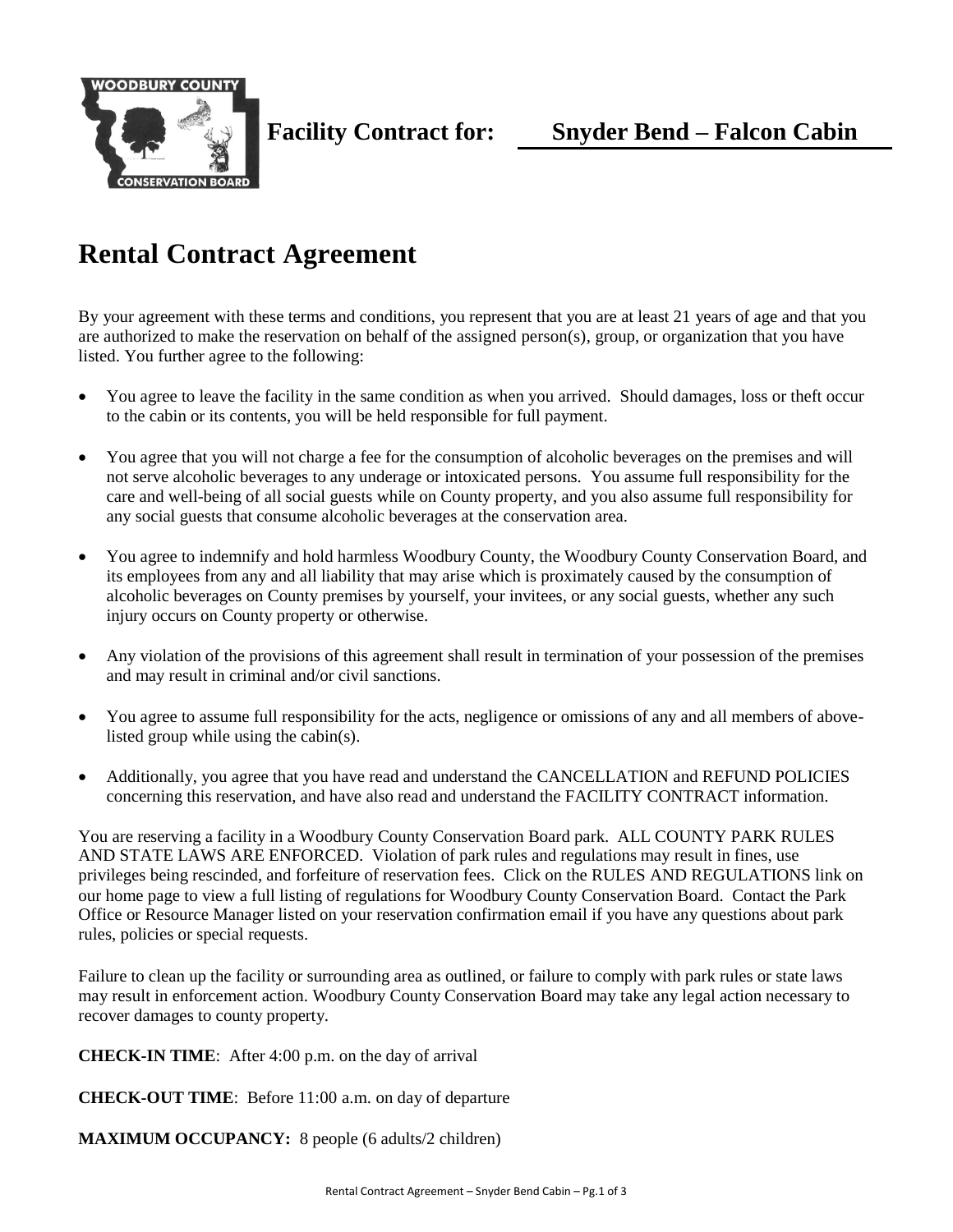## **ENTERING THE CABIN**

To unlock the cabin, enter the lock code provided into the door handle key pad. The door can be locked or unlocked anytime during your stay using your 4-digit code.

At the conclusion of your cabin stay, please CLOSE AND LOCK the cabin door behind you. Please check that all doors and windows are closed and locked.

## **CLEAN-UP**

You are required to clean up the facility and grounds and return them to the condition you received them. Cleaning supplies are provided. Plan to have your facility cleaned and people departed prior to the scheduled 1:00 p.m. checkout time.

## **SMOKING**

Woodbury County is a smoke-free environment. Smoking is prohibited in all buildings.

# **PARK/QUIET HOURS**

Park hours must be observed. (6:00 a.m. to 10:30 p.m. – May 1<sup>st</sup> through October 31<sup>st</sup>) Quiet hours will be observed between the hours of 10:30 p.m. and 9:00 a.m.

## **VISITORS**

All visitors (other than registered overnight campers) must depart the park by 10:30 p.m.

## **PARKING**

Parking is confined to designated parking areas. If you anticipate more vehicles than spaces provided, please contact the Park Resource Manager in advance. No parking or driving off roadways. No tents or campers will be allowed at the cabin site or in the cabin parking lot.

## **DIRECTIONAL SIGNS & DECORATIONS**

Temporary, freestanding directional signs are allowed – not to be attached to park furniture, signposts or other facilities. Decorations are allowed as long as they are freestanding or not affixed in a manner that would damage a facility or any finished walls. (Tape, tacks and staples can cause damage to walls. The use of a no-stick adhesive is recommended.) Special care should be taken with balloons so that they do not "escape" and possibly endanger wildlife.

## **BEER AND WINE**

Beer and wine consumption is restricted to designated campgrounds and cabins by registered guests only and will not be allowed in other county park and conservation areas. Hard liquor is prohibited in all county park and conservation areas. Keg beer is strictly prohibited.